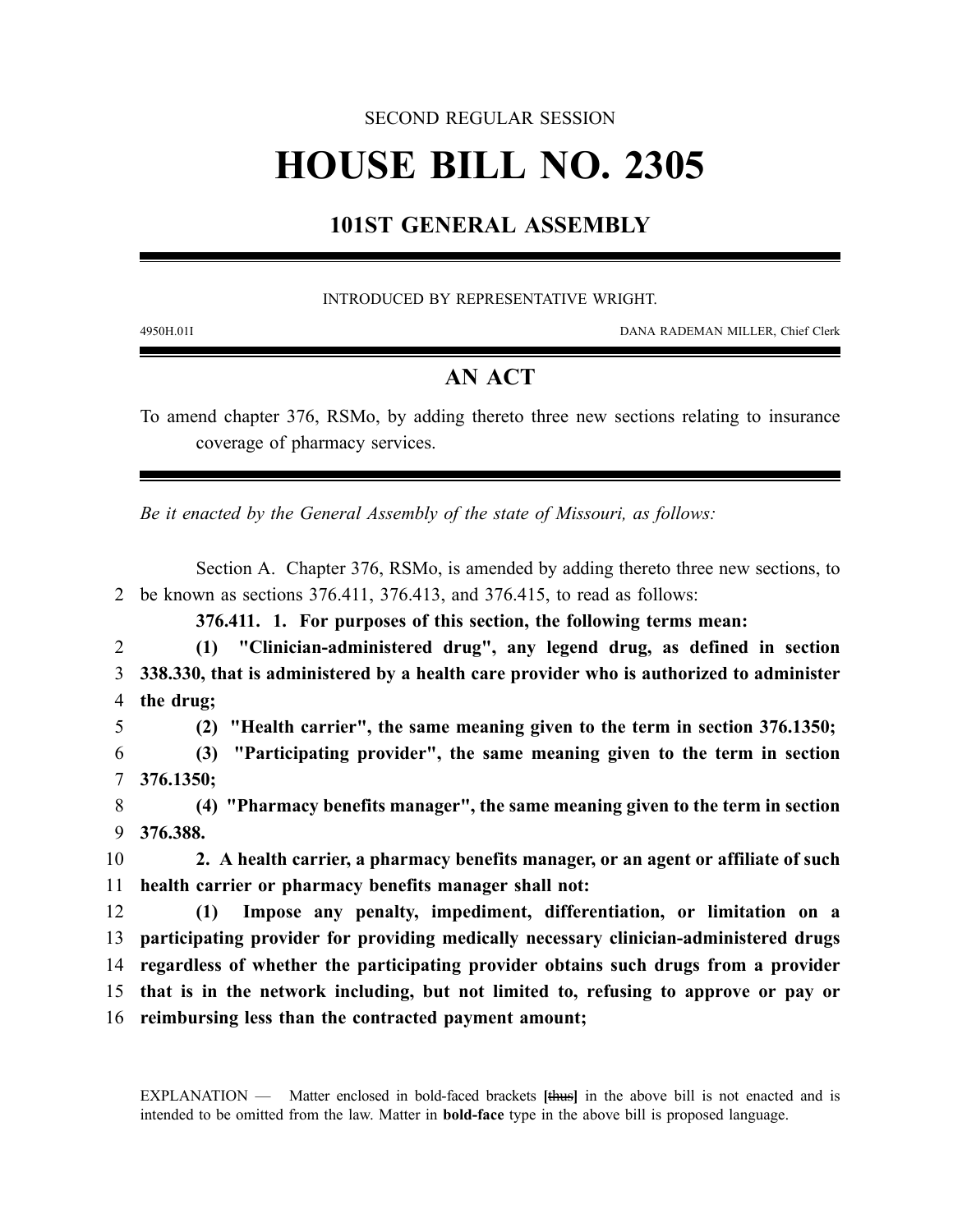#### HB 2305 2

 **(2) Impose any penalty, impediment, differentiation, or limitation on a covered person who is administered medically necessary clinician-administered drugs regardless of whether the participating provider obtains such drugs from a provider that is in the network including, but not limited to, limiting coverage or benefits; requiring an additional fee, higher co-payment, or higher coinsurance amount; or interfering with a patient's ability to obtain a clinician-administered drug from the patient's provider or pharmacy of choice by any means including, but not limited to, inducing, steering, or offering financial or other incentives; or**

 **(3) Impose any penalty, impediment, differentiation, or limitation on any pharmacy, including any class B hospital pharmacy as defined in section 338.220, that is dispensing medically necessary clinician-administered drugs regardless of whether the participating provider obtains such drugs from a provider that is in the network including, but not limited to, requiring a pharmacy to dispense such drugs to a patient with the intention that the patient will transport the medication to a health care provider for administration.**

 **3. The provisions of this section shall not apply if the clinician-administered drug is not otherwise covered by the health carrier or pharmacy benefits manager.**

**376.413. 1. For purposes of this section, the term "health carrier" shall have the same meaning given to the term in section 376.1350, and the term "pharmacy benefits manager" shall have the same meaning given to the term in section 376.388.**

 **2. A health carrier, a pharmacy benefits manager, or an agent or affiliate of such health carrier or pharmacy benefits manager shall not:**

 **(1) Discriminate, lower the reimbursement, or impose any separate terms upon an entity in any contract based, in whole or in part, on the entity's participation in the 340B drug pricing program as described in 42 U.S.C. Section 256b including, but not limited to:**

 **(a) Requiring an entity participating in the 340B drug pricing program to reverse, resubmit, or clarify a 340B drug-pricing claim after the initial adjudication unless these actions are in the normal course of pharmacy business and not related to 340B drug pricing;**

 **(b) Requiring a billing modifier to indicate that the drug or claim is a 340B drug- pricing claim or imposing any billing or reporting requirements that identify whether a drug was purchased through the 340B drug pricing program;**

 **(c) Excluding an entity from a network on the basis, in whole or in part, of the entity's participation in the 340B drug pricing program;**

 **(d) Establishing or setting network adequacy requirements based, in whole or in part, on 340B drug pricing program participation by a provider or a pharmacy;**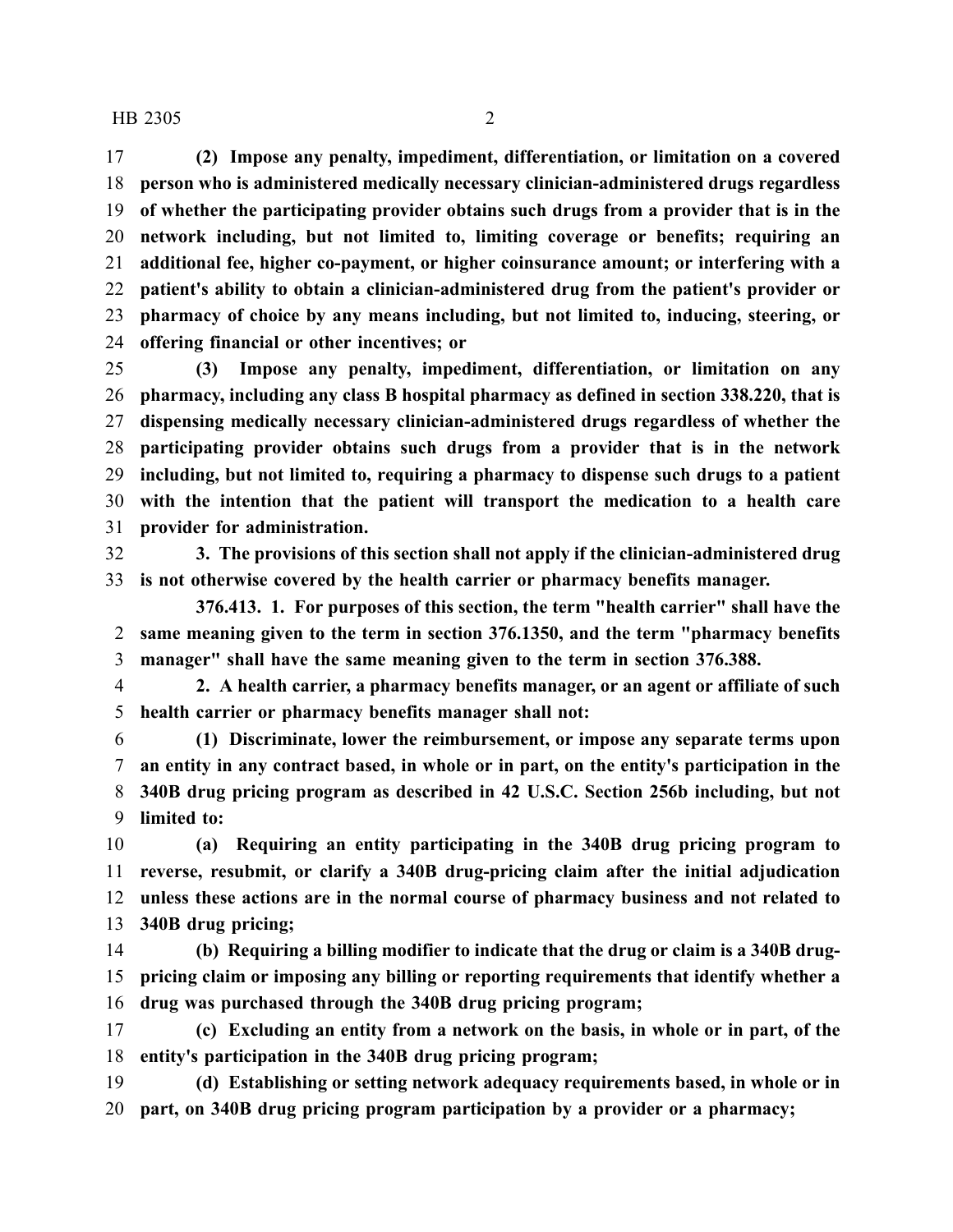#### HB 2305 3

 **(e) Prohibiting an entity authorized to participate in 340B drug pricing or a pharmacy under contract with an entity authorized to participate in 340B drug pricing from participating in the provider network on the basis, in whole or in part, of participation in 340B drug pricing;**

 **(f) Offering a lower reimbursement for a drug purchased under the 340B drug pricing program than for the same drug not purchased under 340B drug pricing;**

**(g) Refusing to cover drugs purchased under the 340B drug pricing program; or**

 **(h) Charging more than fair market value or seeking profit sharing in exchange for services involving the 340B drug pricing program; or**

 **(2) Limit a patient's freedom to use an entity that participates in the 340B drug pricing program by any means including, but not limited to, modifying a patient's payment limitations or cost-sharing obligations on the basis of participation, in whole or in part, in the 340B drug pricing program.**

 **3. A pharmacy benefits manager shall not base drug formulary or drug coverage decisions upon the 340B drug-pricing status of a drug, including price or availability, or whether a dispensing entity participates in the 340B drug pricing program.**

 **4. A pharmaceutical manufacturer shall not prohibit an entity from contracting or participating with an entity authorized to participate in the 340B drug pricing program by denying access to drugs that are manufactured by the pharmaceutical manufacturer or by denying the entity the ability to purchase drugs at 340B program pricing by substituting a rebate discount.**

 **5. All pharmacy claims processed by a pharmacy that participates in the 340B drug pricing program are final at the point of adjudication.**

**376.415. 1. For purposes of this section, the following terms mean:**

 **(1) "Biological product", the same meaning given to the term in 42 U.S.C. Section 262(i);**

**(2) "Biosimilar", the same meaning given to the term in 42 U.S.C. Section 262(i);**

**(3) "Health carrier", the same meaning given to the term in section 376.1350;**

 **(4) "Pharmacy benefits manager", the same meaning given to the term in section 376.388;**

 **(5) "Reference product", the same meaning given to the term in 42 U.S.C. Section 262(i).**

 **2. A health carrier, a pharmacy benefits manager, or an agent or affiliate of such health carrier or pharmacy benefits manager that provides coverage for a reference product or a biological product that is biosimilar to the reference product shall provide coverage for the reference product and all biological products that have been deemed biosimilar to the reference product. The scope, extent, and amount of such required**